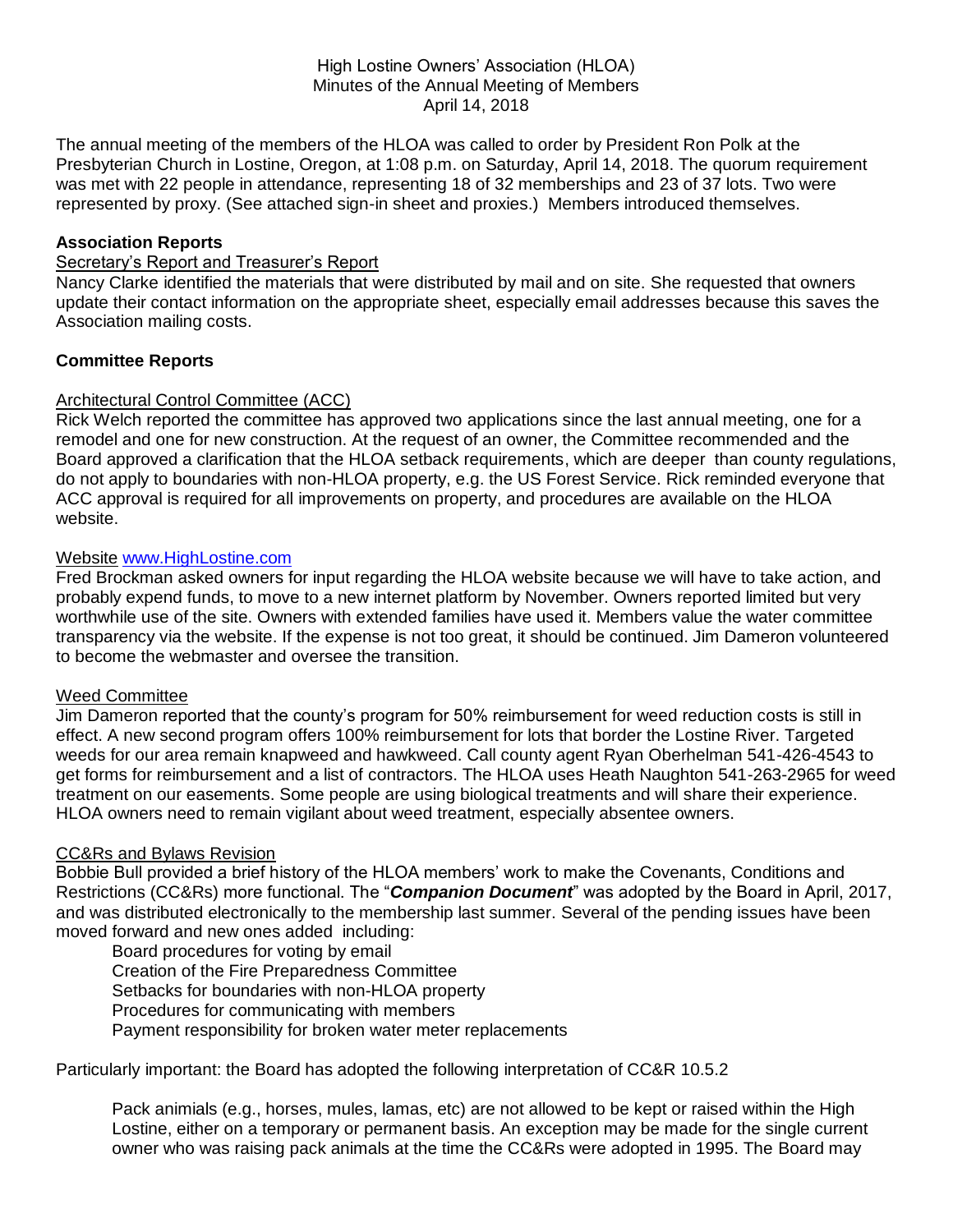adopt further provisions regarding how this single owner's pack animals may be managed, permanently and temporarily, if it becomes relevant. These provisions will be consistent with the original recommendations of the CC&R revision committee.

The Board has assigned responsibility for developing recommendations regarding a number of other issues and work will progress. The document will be distributed electronically to members and available on the new website in the fall.

# Water System Liaisons

Bobbie reported we now have 12 connections serving 21 full time residents, and 13 connections serving 22 part time residents. (Thresholds for coming under federal regulation are >14 connections and/or >24 full time residents.) Our water samples have had all negative results this year (negative= nothing bad detected). The committee read the meters last week for billing purposes. Bobbie reminded members that the Water Committee members put in many hundreds of hours of effort and we are indebted to them. She encouraged new people to become trained by attending free education on May 10th in Pendleton, because we need new and younger people to help with taking water samples four times per year and to help with water operations and maintenance.

### Water Committee

Fred distributed multiple reports and highlighted the following information:

- Financial Performance. It was a rough year (following two great years). Spending was \$4600 over budget due to five major unanticipated repairs totaling \$7000. We are only \$900 ahead of last year in accruing money in our reserve account (plus a new \$5000 anonymous donation!). Five approved projects were implemented. Our system is aging and has deficiencies relative to a municipal system so we should expect we will have difficult periods such as this one.
- Long-term planning. As requested by the membership, the Committee is putting finishing touches on a 30-year plan. *The purposes of the plan are to document how the water system is managed, and to provide long-term planning that ensures the water system has adequate resources to maintain, operate, and improve the water system*. It includes sections on a description of the water system, financial structure and budget process, detailed descriptions of anticipated future needs to understand long-term costs, and a roadmap of future needs in order to identify an appropriately-sized reserve fund and an appropriately-sized annual contribution to the reserve fund. The committee used a PhD hydrologist and hired experts for review. Some highlights:
	- $\circ$  Assuming the same rate of growth as the last 10 years, in 20 years we will need approximately two and a half times more water and, based on monitoring water levels in the well over the last year, the well will PROBABLY be sufficient. We will continue monitoring of the well, especially in low snow years, because that is when we are most vulnerable. We need an automated data collection system.
	- $\circ$  The committee reviewed the need for a second well, concluded the risk was fairly low, and postponed pursuit of this for now.
	- $\circ$  The committee determined the price for a second tank is just too high to justify at this time.
	- $\circ$  The committee determined that our 40 year old pipe is not adequate at the bottom of the system, which is where leaks keep occurring, and needs to be replaced. We will buy and store pipe to shorten the length of time members are without water during breaks. (We were lucky and were only out four days last time).
- Water for fire fighting. In reviewing the adequacy of the water system to respond to fires, Fred reported that our fire hydrants give a false sense of security. They would be useful for a small grass fire that starts on a lot, but not for a house fire (inadequate time to lay fire hose) or a wild-lands fire (inadequate water storage and flow.) In a wild-land fire, realistically the HLOA system can only be expected to help with low volume sprinklers for a very short time. The committee looked at an upgrade to handle a wildland fire and priced it at more than \$125,000 – too expensive in light of other water system needs.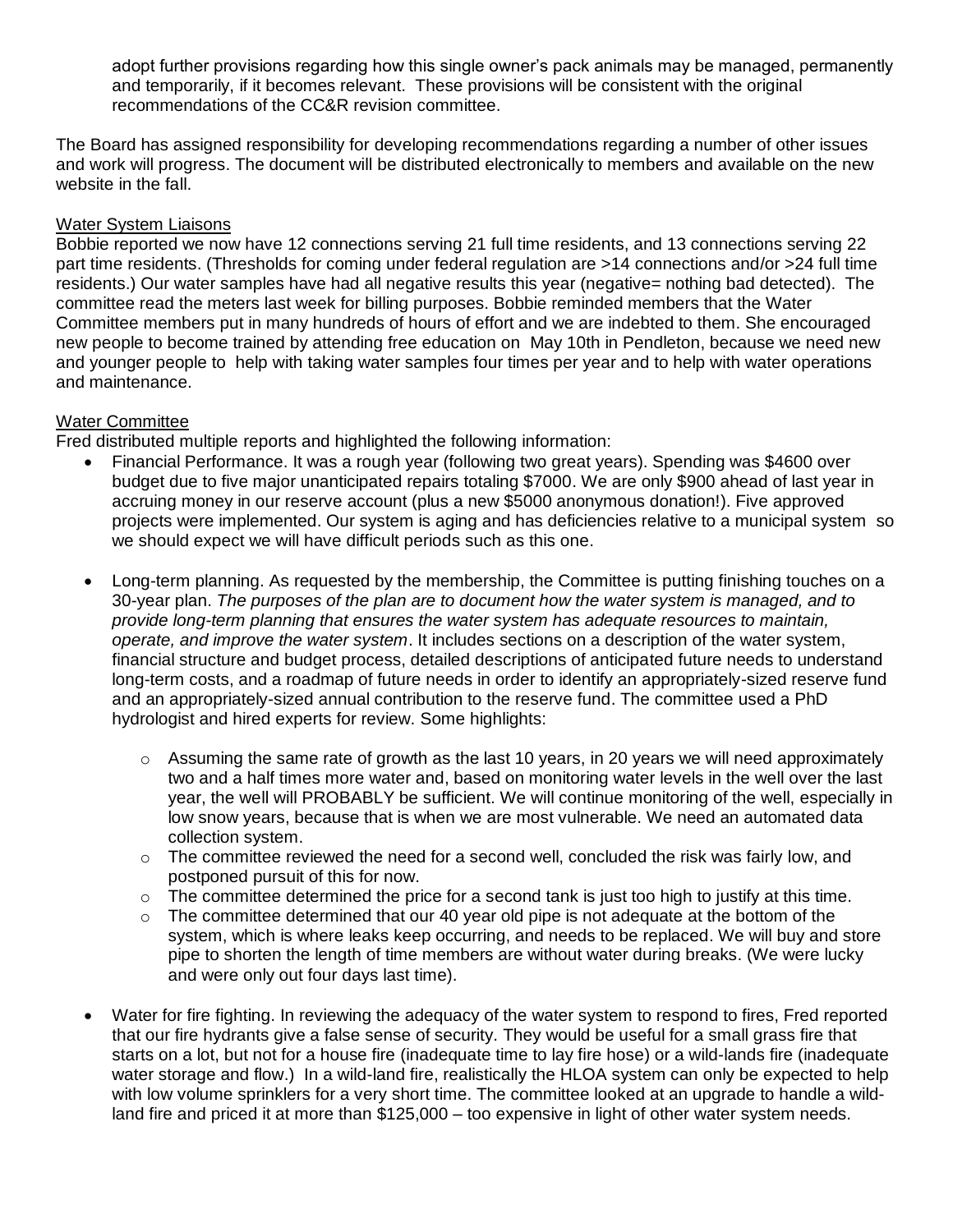- Budget and Rates for 2018-19. Fred reviewed six key items for activity in the coming year. The line for "emergencies" is increased to better protect the capital reserve. The capital reserve will not be enough to cover the three big risk items, so we will likely need a loan if/when the big failures occur. The Committee and Board agreed we need to raise an additional \$2,450 through assessment increases. In setting the increase we are hitting the use rate a little heavier than the base rate because we did the reverse two years ago. The newly approved assessments for 2018-2019 are \$375 base and \$10 per 1,000 gallons used.
- The most recent leak, which occurred during chlorination, was a big one. We have learned a lot about chlorination over the past two years and revisions will be made to the Operations and Maintenance Manual.

Multiple members profusely thanked the committee members Fred Brockman, Dick Bull, George Oja, Matt Walker, and Bob Jenson (sadly recently deceased) for their hard work. Fred additionally thanked the Water Liaisons Bobbie Bull, Ron Polk and Gay Behnke, as well as additional volunteers Gary Willis, Rick Welch, Jim Dameron, Mickey McClendon and Nancy Clarke who have helped in various ways.

In discussion members discussed that the demands for planning and operation of the water system are a very heavy burden. **More volunteers are needed.** We should expect to have to hire a professional manager at some time in the future.

### Fire Preparedness Committee

Gary Willis reported that this new committee has concluded that our local resources for fighting a fire are very limited. We are a long way from help. Road access has challenges. In the event of a big conflagration we should assume we are on our own for at least 48 hours. Things home owners can do include putting in their own underground tanks, clearly mark addresses so we can be found in an emergency, and know your escape plan and route. Gary can provide information about Firewise preparation to those who missed the community meeting. The biggest project will be to address fuel load on the 35 acre HLOA common lot on the west side. Attention to power lines is needed.

In discussion some home owners have voluntarily had fire preparedness assessments and found them highly useful. Interested home owners can contact Gary at 541-490-1150 to schedule one.

### Tamarack Lane Maintenance

Mickey McClendon reported on the extensive volunteer efforts that have kept Tamarack expenses at \$0.00 this year. This includes limb clearing and chipping, as well as at least 15 snow-plowing events, and hand graveling. "The problem is the age of the workforce. We need more volunteers, and a new committee chair to wrangle the volunteers." Members expressed appreciation to the volunteers.

### **New Business**

# Notification of Board actions after April 30, 2016

Ron directed members to the document that summarizes actions that the Board of Directors has taken since the last report was given to the owners. This summary is not the official minutes, but helps to apprise members of the actions that have been taken on their behalf by the Board. He is happy to provide more detail to anyone interested.

### Election to Replace Two Expiring Term on the Board of Directors

Ron thanked all Directors on the Board for their service this past year. He reported that two directors have terms that are expiring. Devon Dreith is willing to serve another term if elected. Dick Bull has filled out the last year of a director who left and declines another term. He nominated Fred Brockman. Ron opened the floor to other nominations. With none forthcoming, the HLOA members voted unanimously to elect Devon and Fred to three year terms of service.